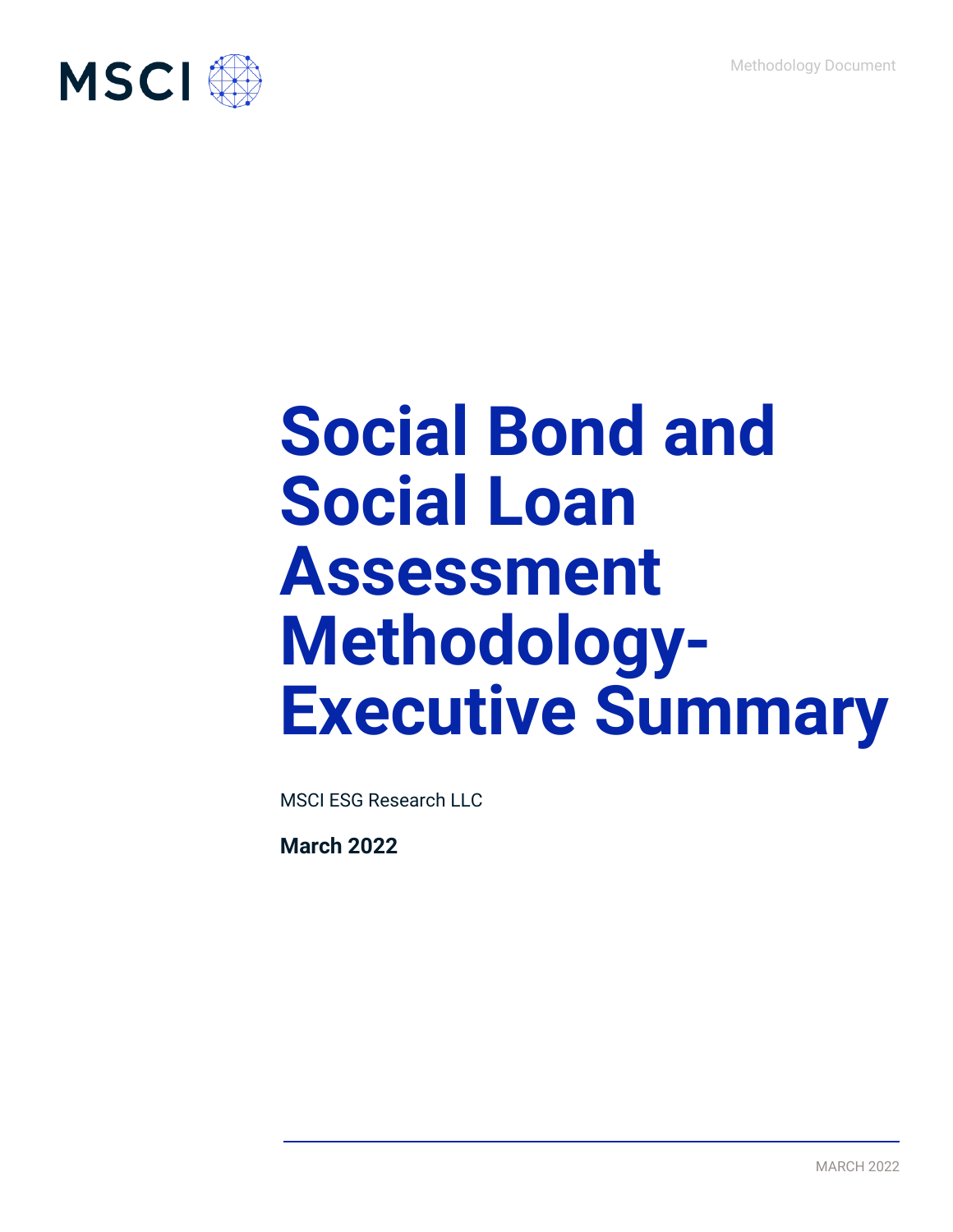



| Social Bond and Social Loan Assessment Methodology  3 |  |  |
|-------------------------------------------------------|--|--|
|                                                       |  |  |
|                                                       |  |  |
|                                                       |  |  |
|                                                       |  |  |
|                                                       |  |  |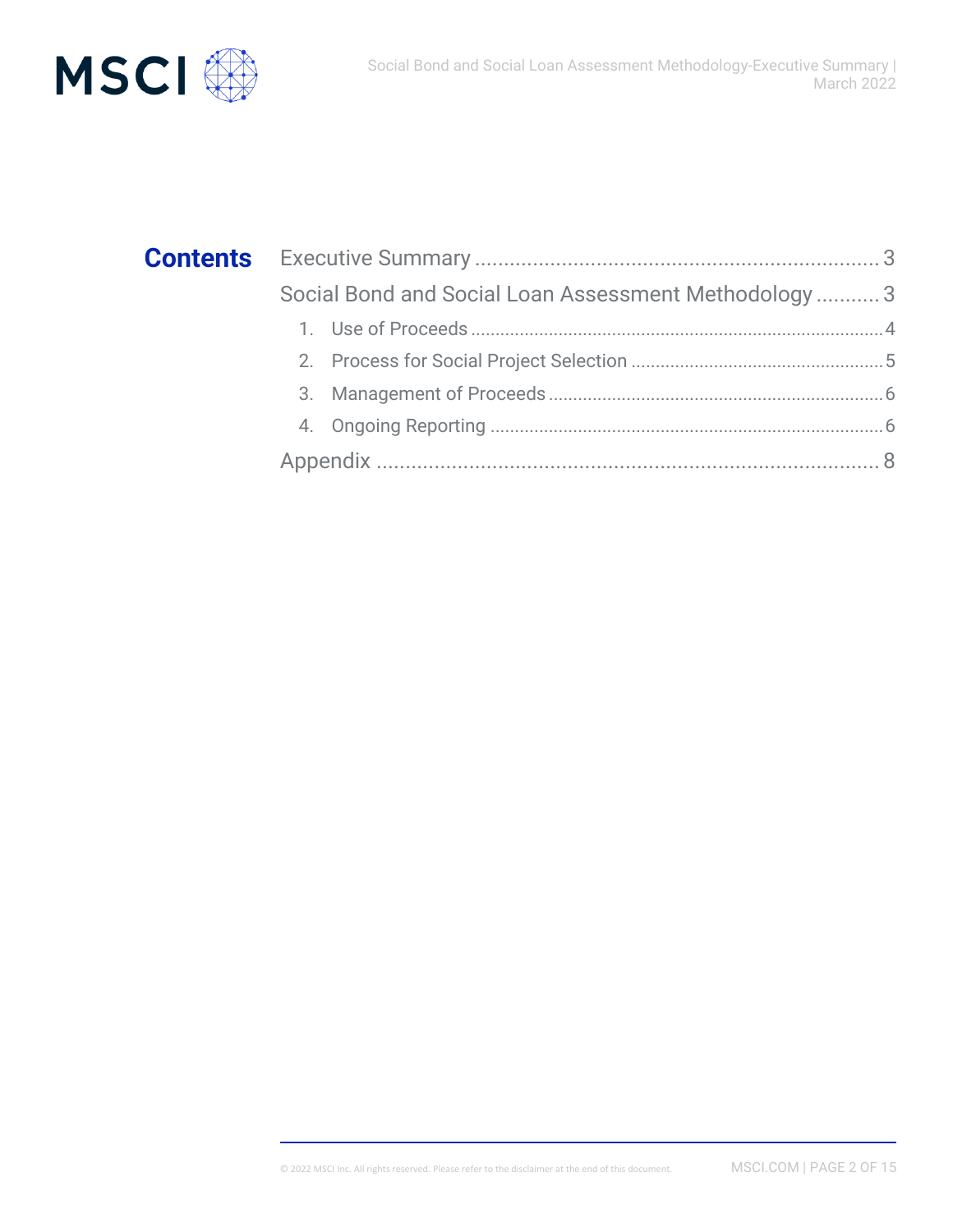

## **Executive Summary**

This document is a summary of the MSCI ESG Research Social Bond and Social Loan Assessment Methodology. The methodology outlines MSCI ESG Research's approach to assessing "social" bonds and "social" loans, i.e., bonds and loans whose proceeds have a clear net-positive social impact and aims to have clear criteria to define their scope of social impact. This methodology is subject to change, based on the evolving areas for use of proceeds, changes in regulatory requirements and standard definitions.

# **Social Bond and Social Loan Assessment Methodology**

Social bonds are fixed-income securities whose proceeds are exclusively and formally applied to projects or activities that aim to address or mitigate a specific social issue and/or seek to achieve a positive social outcome, especially but not exclusively, for a target population.

Social loans (including syndicated loans and revolving credit facilities) are loans whose proceeds are exclusively and formally applied to projects or activities that aim to address or mitigate a specific social issue and/or seek to achieve a positive social outcome, especially but not exclusively, for a target population.

Bonds and loans in MSCI ESG Research's coverage are independently evaluated along four dimensions to determine whether an instrument is classified as a "social bond" or a "social loan." For social bonds, these criteria reflect themes articulated in the Social Bond Principles set by the International Capital Markets Association (ICMA)<sup>1</sup>. For social loans, the criteria reflect themes articulated in the Social Loan Principles set by the Loan Market Association (LMA). For both social bonds and social loans, MSCI ESG Research requires clarity about a bond's or loan's:

- 1. Stated use of proceeds
- 2. Process for social project evaluation and selection
- 3. Process for management of proceeds
- 4. Commitment to ongoing reporting of the use of proceeds

There are a number of different naming conventions used for the bonds and loans in MSCI ESG Research's coverage universe. Self-labeled social bonds and self-labeled social loans are evaluated using these criteria to identify both bonds and loans that

<sup>1</sup> Further details are in the Appendix on page 8 of this document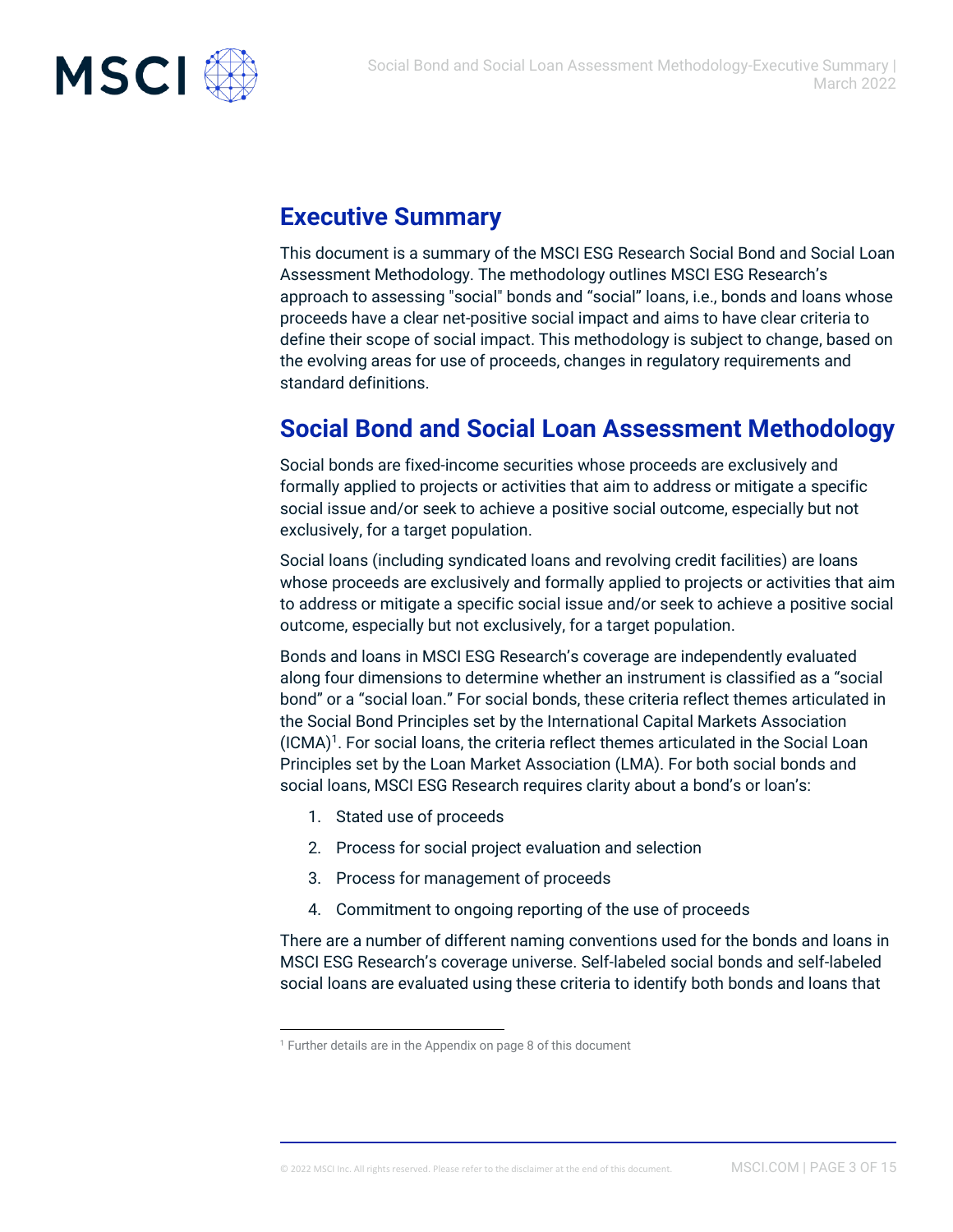

may have a positive social benefit. In addition, social bonds and social loans can be issued under a sustainability bond/loan framework, green bond/loan framework or may be called "positive impact bonds/loans," "healthcare bonds/loans" or other similar nomenclatures.

## 1. Use of Proceeds

MSCI ESG Research uses two criteria to determine whether a bond or loan's use of proceeds qualify for consideration as a social bond or social loan as defined above:

*Social need*: A minimum of 90% of bond or loan proceeds must address an eligible social need through an eligible type of financing (eligible financing is defined in further detail on page 5) for products, services and activities that address critical social needs. Eligible social needs are detailed below:

- Food security
- Healthcare
- Affordable real estate
- Access to finance
- Education
- Basic infrastructure
- Employment generation
- Other (further defined in appendix)

If a bond does not meet the social-need criteria, it will be considered ineligible for designation as a social bond or social loan.

If a bond or loan meets the social-need criteria, then it also must define a target demography to be considered a social bond or social loan respectively.

*Target demography*: The bond or loan must define an eligible target demography that its proceeds will benefit.

A summary of projects that are eligible under the eight social need categories and eligible target populations is provided on pages 8-11 of this document.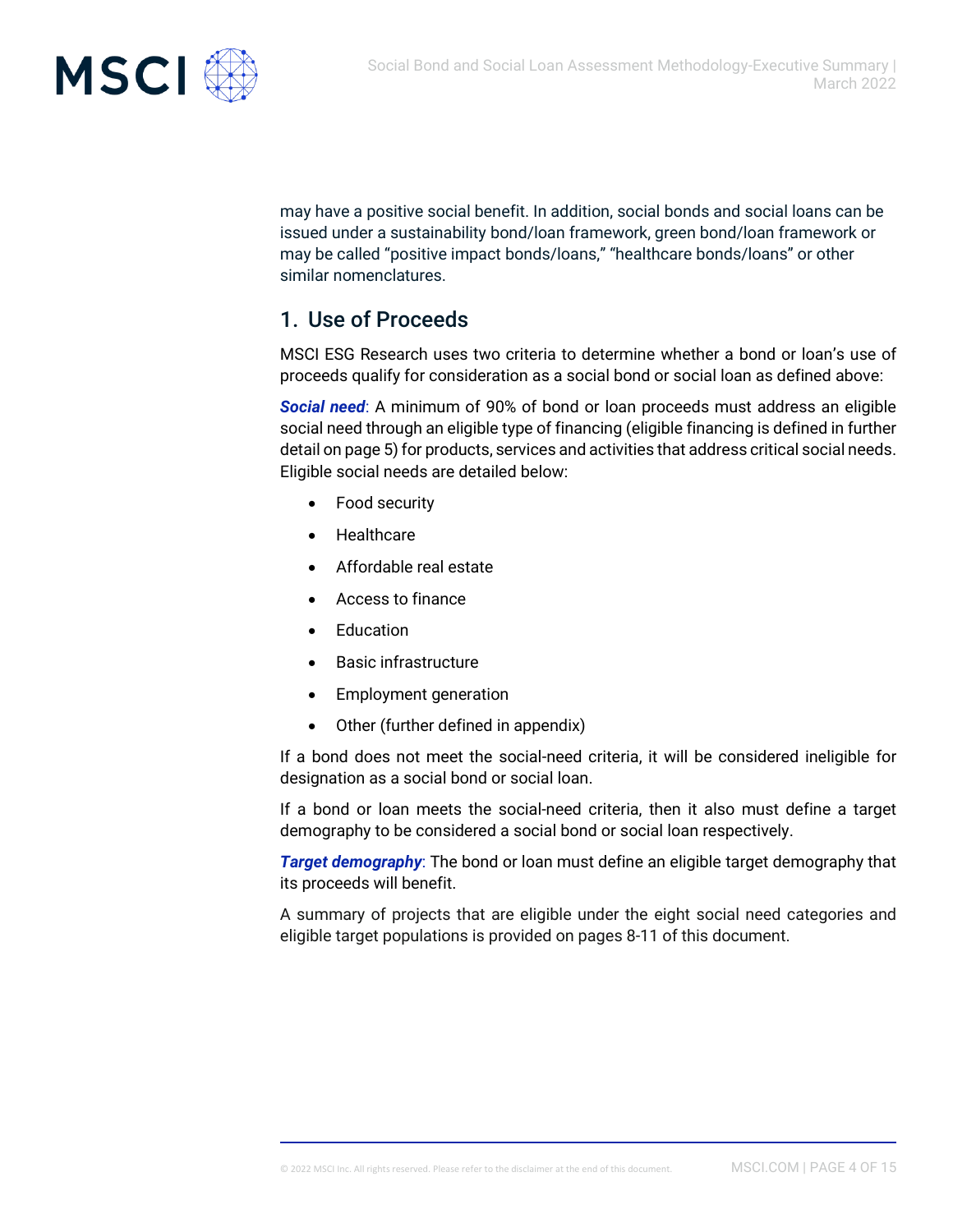



#### Eligible financing mechanisms

Note that the bonds or loans must use financing mechanisms that give the issuer control over where proceeds are allocated. Projects also need to demonstrate positive social impact, hence only few types of operating expenditures are eligible. These include:

- Loans to projects
- Loans to pure-play agencies/municipalities
- Loans to pure-play companies (eligible only if the company explicitly commits to remaining a pure play over the term of the loan)
- Acquisition of a project/company (acquisition defined as purchase of over 50% shares of the target)
- Investment in a project
- Capital expenditure
- Maintenance costs toward eligible projects
- Research & development for eligible social-need categories
- Government subsidies

Bonds or loans that utilize financing mechanisms where traceability of the use of the proceeds is not possible (e.g. a bond or equity portfolio) will not qualify as social bonds or social loans regardless of whether they meet the other criteria. Examples include:

- Equity investment (investment in 50% or less share of the target)
- Investment in an equity or debt portfolio
- Purchase of products for internal use (e.g., bond proceeds fund purchase of wheat to manufacture bread)

### 2. Process for Social Project Selection

The issuer must clearly delineate the specific criteria, responsibility and process for determining projects or investments in the bond- or loan-related documentation, which can include but is not limited to the social bond or loan framework, investor presentation or website.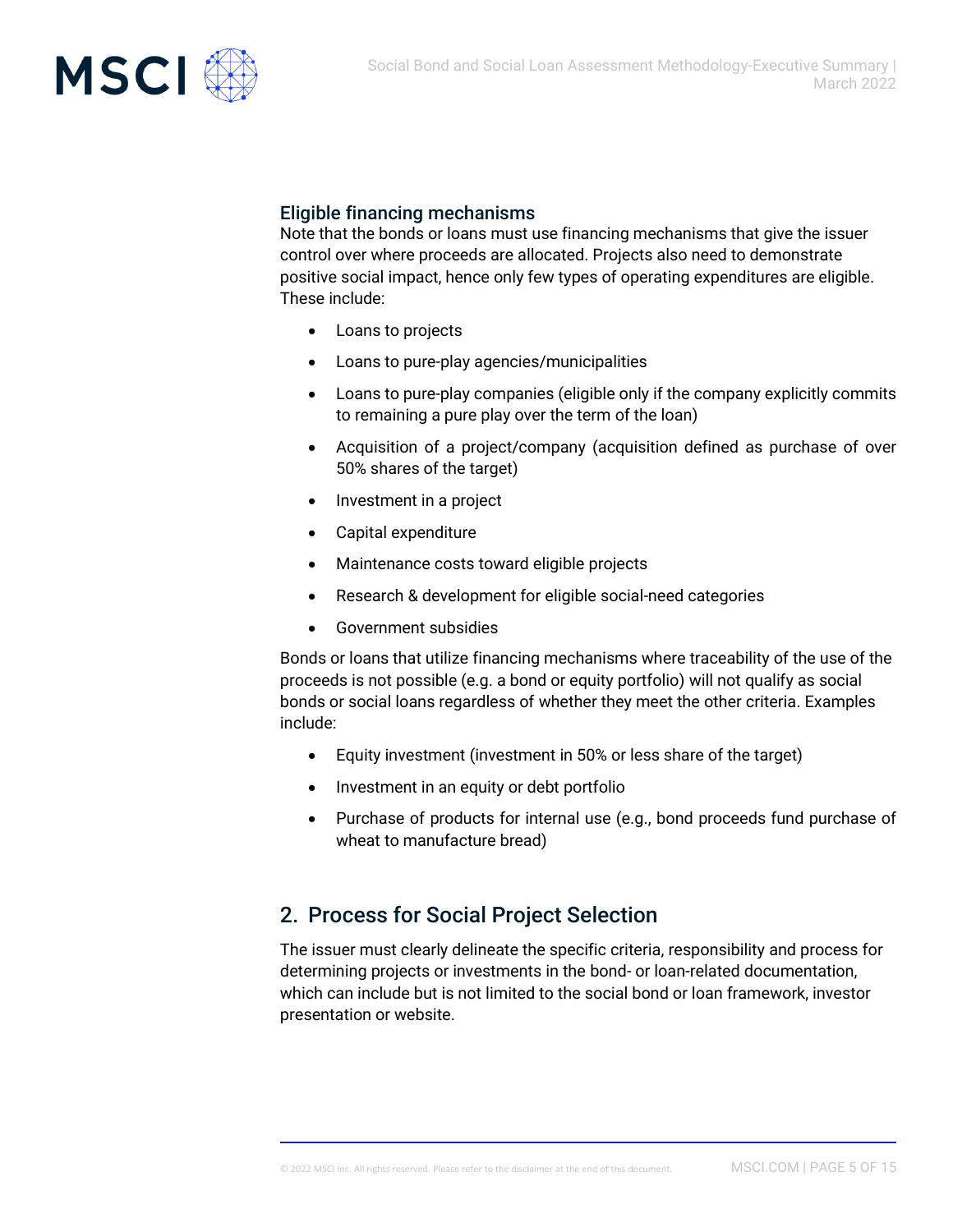

## 3. Management of Proceeds

For social loans, a formal process to ring-fence net proceeds raised to be used in the specified social project must be disclosed in the loan documentation. Where a social loan takes the form of one or more tranches of a loan facility, each social tranche(s) must be clearly designated, with proceeds of the social tranche(s) credited to a separate account or tracked by the borrower in an appropriate manner.

For social bonds, a formal process to apply net proceeds raised or an amount equal to net proceeds raised to the eligible use of proceeds must be disclosed in the bond prospectus or supporting documentation.

## 4. Ongoing Reporting

At issuance, the bond issuer or loan borrower must either report on projects or state its commitment to report within one year of issuance with one or more of the following: a list of specific projects/investments, including amount disbursed to each individual project; aggregate project/investment categories, including amount disbursed to each project type; or quantitative or qualitative reporting on the environmental impact of the project pool (e.g., number of jobs created, number of patients treated, number of schools built, etc.).

Note: MSCI ESG Research uses the following process to track annual social bond or social loan reporting for bonds or loans within MSCI ESG Research's standard coverage universe<sup>2</sup>:

- **Annual Reporting**: At issuance, issuers of social bonds or social loan borrowers must either report on projects financed by the instrument's proceeds or commit to doing so within one year. This reporting obligation continues for the life of the bond or loan or until proceeds have been fully disbursed.
- **Reporting Review Period**: MSCI ESG Research reserves an additional three months beyond the 12-month deadline to review and verify an issuer's social bond or borrower's social loan report.

<sup>&</sup>lt;sup>2</sup> This includes all bonds and loans for which MSCI ESG Research is contractually bound to provide a Second Party Opinion on annual social bond or social loan reporting.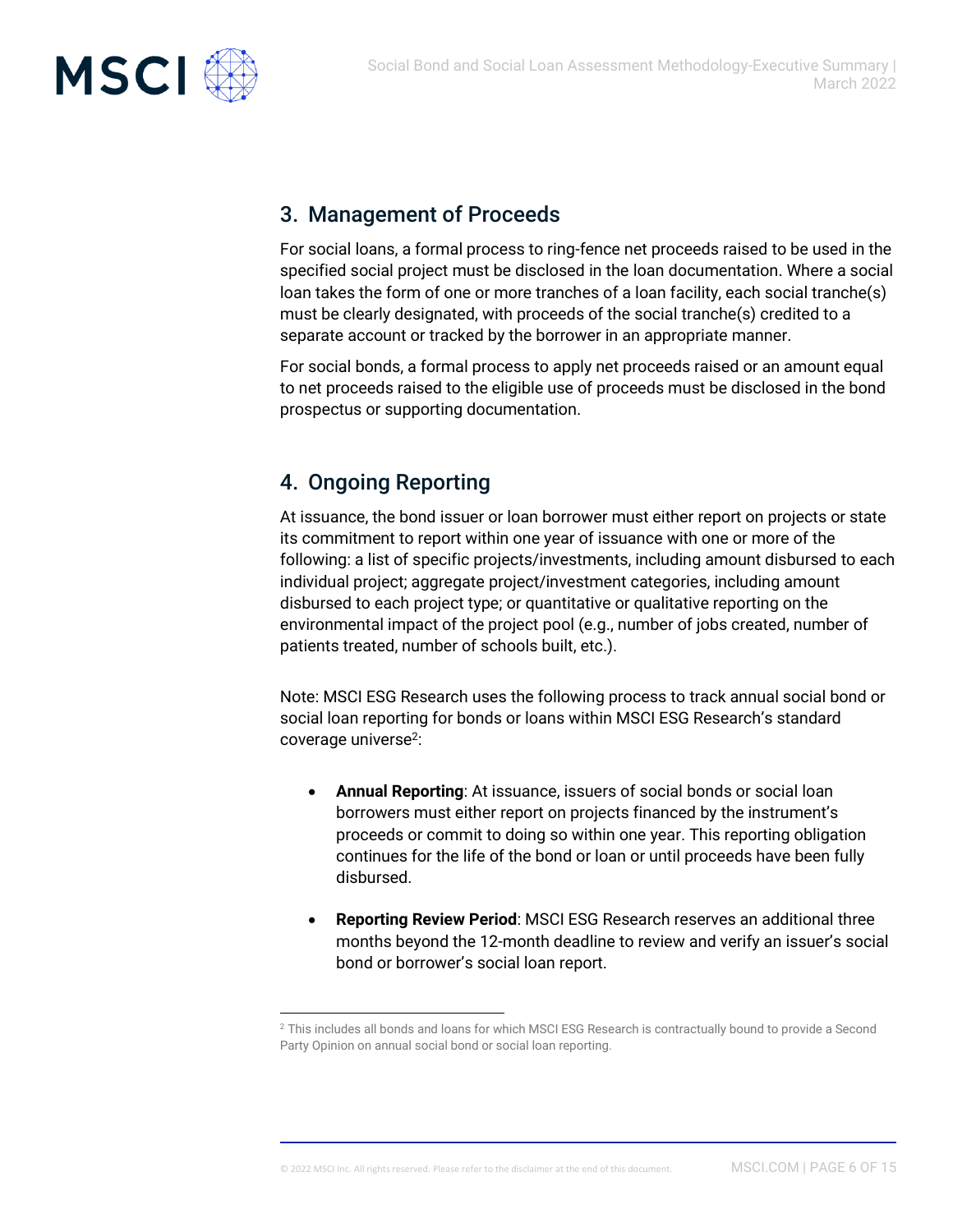

- **Reporting Grace Period**: If an issuer or borrower has not published a report within 15 months of issuance or 15 months of the prior use of proceeds report, it will be flagged as "On Watch" in MSCI ESG Research's system. If the issuer or borrower has not published a report in 18 months from issuance or the last annual report, its bond or loan will not be considered as "social" based on MSCI ESG Research's assessment due to lack of transparency.
- **Annual Use of Proceeds Review**: If MSCI ESG Research's review of annual social bond or social loan reporting confirms that the use of proceeds deviates from the use-of-proceeds categories mentioned above, the bond or loan will no longer be considered as "social" per MSCI ESG Research's assessment.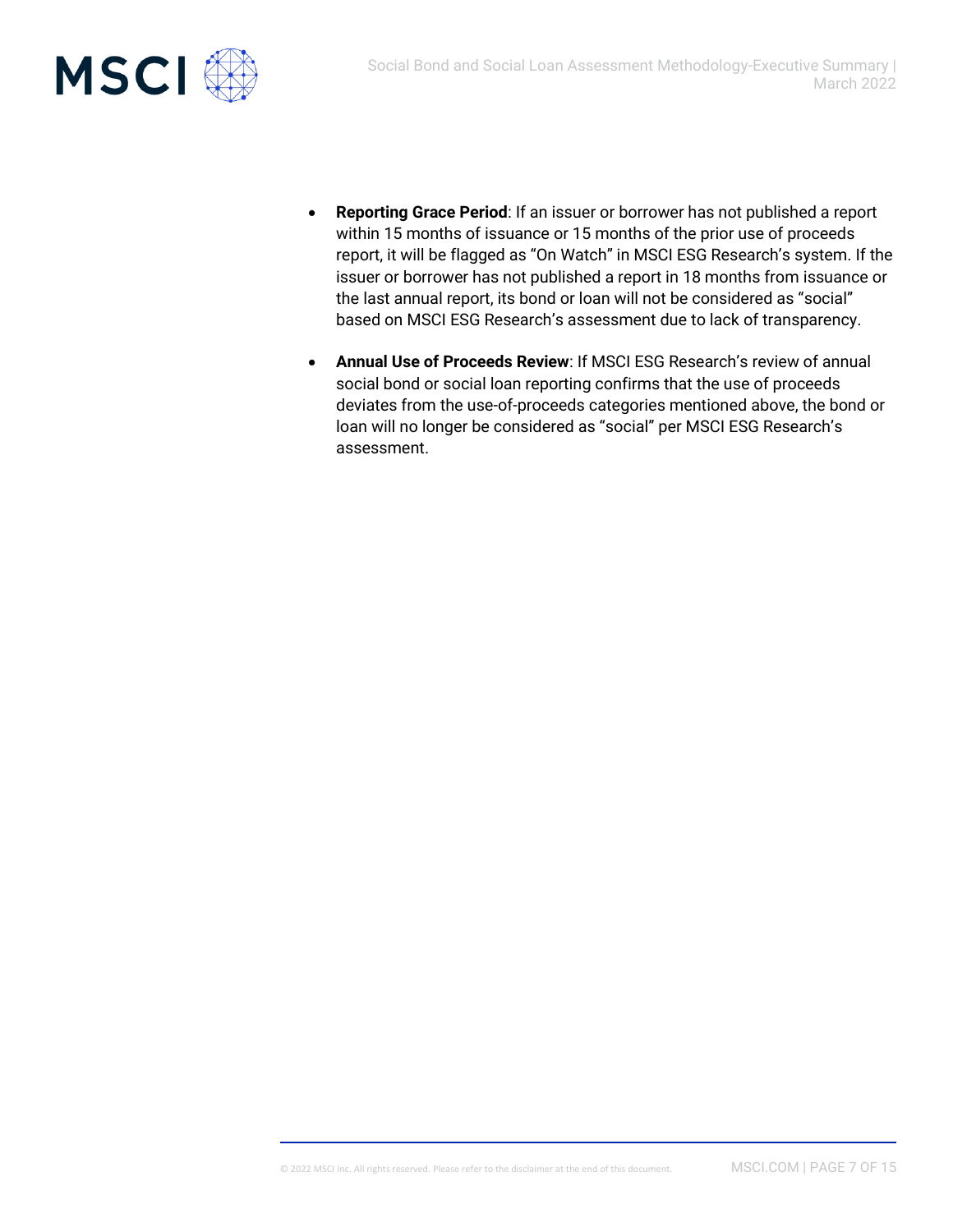

# **Appendix**

#### **The MSCI Social Bond and Social Loan Assessment Methodology**

The MSCI Social Bond and Social Loan Assessment Methodology evaluates a bond's alignment with four core criteria which are based on the Social Bond Principles administered by ICMA and the Social Loan Principles administered by the Loan Market Association:

- Principle 1: Use of Proceeds
- Principle 2: Process for Project Evaluation and Selection
- Principle 3: Management of Proceeds
- Principle 4: Reporting

The primary difference between the MSCI Social Bond and Social Loan Assessment Methodology and the Social Bond Principles and Social Loan Principles is in "Principle 1: Use of Proceeds." The MSCI Social Bond and Social Loan Assessment Methodology contains more explicit eligibility and ineligibility criteria than the Social Bond Principles and Social Loan Principles.

#### **Summary of the MSCI Social Bond and Social Loan Assessment Methodology Use-Of-Proceeds Categories**

| <b>Social Category</b> | <b>Sub-Category</b>                                                                                                                                                                                                                                     |
|------------------------|---------------------------------------------------------------------------------------------------------------------------------------------------------------------------------------------------------------------------------------------------------|
| Food security          | • Products, services or infrastructure projects supporting<br>the delivery of basic food, as defined by Choices<br>International<br>• Assistance provided to improve agricultural efficiency, the<br>agricultural supply chain and prevent food wastage |
|                        | Excludes the delivery of confectionery items: tobacco,<br>alcohol and gourmet food.                                                                                                                                                                     |
| Healthcare             | • Medical infrastructure like clinics, dispensaries and<br>hospitals<br>• Medical equipment<br>• Pharmaceutical products<br>• Training of hospital staff and welfare workers                                                                            |
|                        | Excludes beauty products and high-end cosmetic<br>procedures and controversial clinical trials (e.g., those<br>breaching the World Medical Association Declaration of<br>Helsinki Ethical Principles for Medical Research Involving<br>Human Subjects). |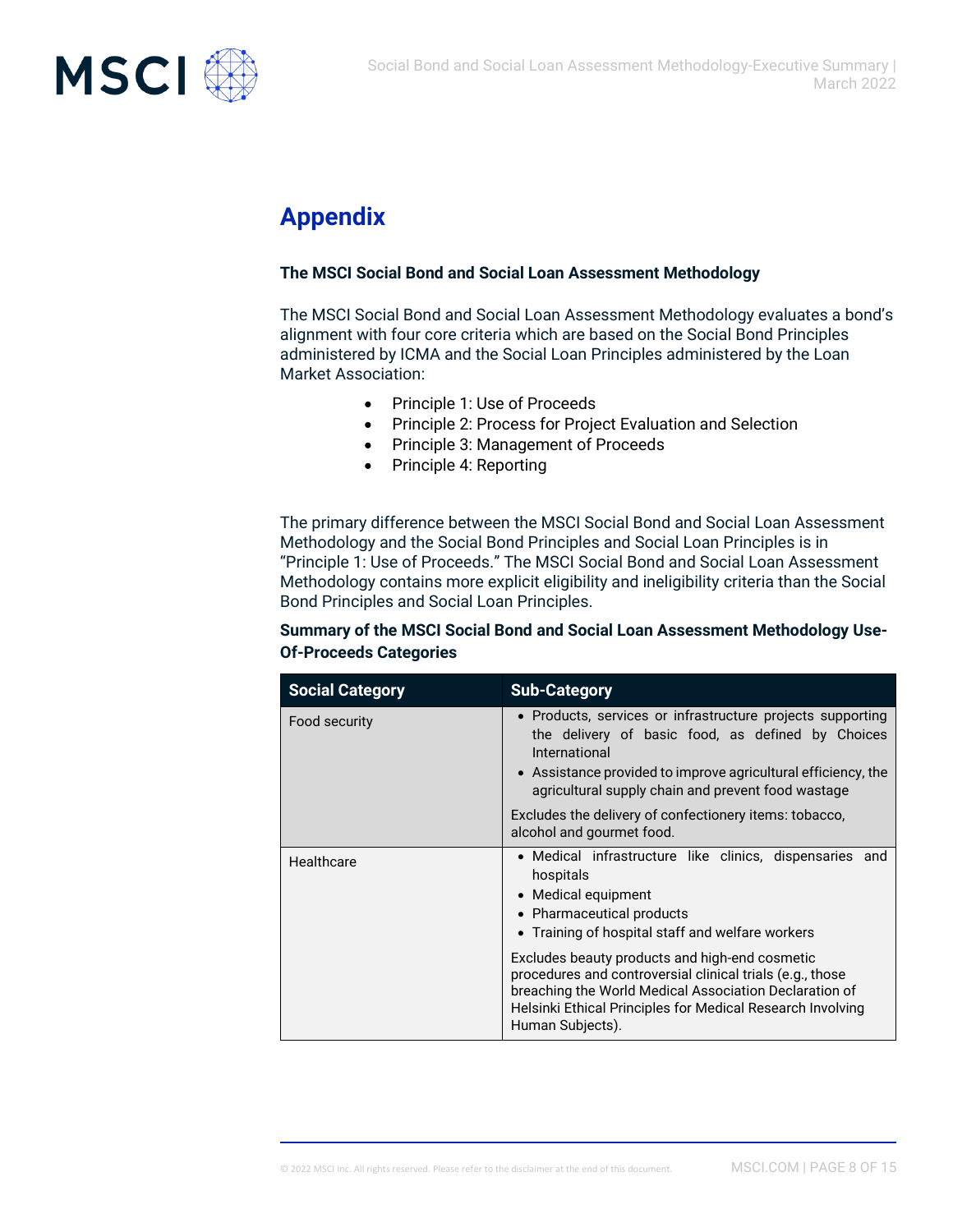

| Affordable real estate       | • Affordable or social housing units for sale or rent,<br>including apartments, standalone houses or commercial<br>real estate for use by micro, small and medium<br>enterprises (MSMEs)<br>• Funding to social housing associations as designated by<br>government entities<br>Excludes holiday homes, luxury homes and commercial<br>spaces for corporate or luxury use.                       |
|------------------------------|--------------------------------------------------------------------------------------------------------------------------------------------------------------------------------------------------------------------------------------------------------------------------------------------------------------------------------------------------------------------------------------------------|
| Access to finance            | • Products, services or infrastructure projects supporting<br>the development or delivery of finance to MSME<br>businesses<br>• Funding to social enterprises, as defined by national or<br>regional regulations<br>• Microfinance services for individuals or communities<br>promoting entrepreneurship or education. Microfinance<br>services for small offices/home offices are also eligible |
|                              | Excludes predatory lending practices like payday loans,<br>installment loans, pawn loans, title loans, tax refund<br>anticipation loans and doorstep loans.                                                                                                                                                                                                                                      |
| Education                    | • Primary school, secondary school, college- and university-<br>related products and services, including residential<br>facilities for such establishments<br>• Technical/vocational training centers and programs<br>• Support for professional certification programs<br>• Financial literacy programs<br>• Training for teachers and related staff                                            |
|                              | Excludes all non-educational content and any product or<br>service that does not contain educational content used in a<br>school or college environment.                                                                                                                                                                                                                                         |
| <b>Basic infrastructure</b>  | • Toll-free roads and bridges<br>• Public transport infrastructure like public buses, subways,<br>etc.<br>• Drinking water distribution and sanitation<br>• Electricity distribution infrastructure<br>· Digital infrastructure<br>Excludes freeways, airports, ports for luxury use such as                                                                                                     |
|                              | cruises; and home digital infrastructure like modems and<br>cell phones.                                                                                                                                                                                                                                                                                                                         |
| <b>Employment generation</b> | • Employment generation initiatives by government or not-<br>for-profit sectors. This includes support provided to<br>companies for job creation and employee retention<br>• Support for MSME businesses as vendors or business<br>partners                                                                                                                                                      |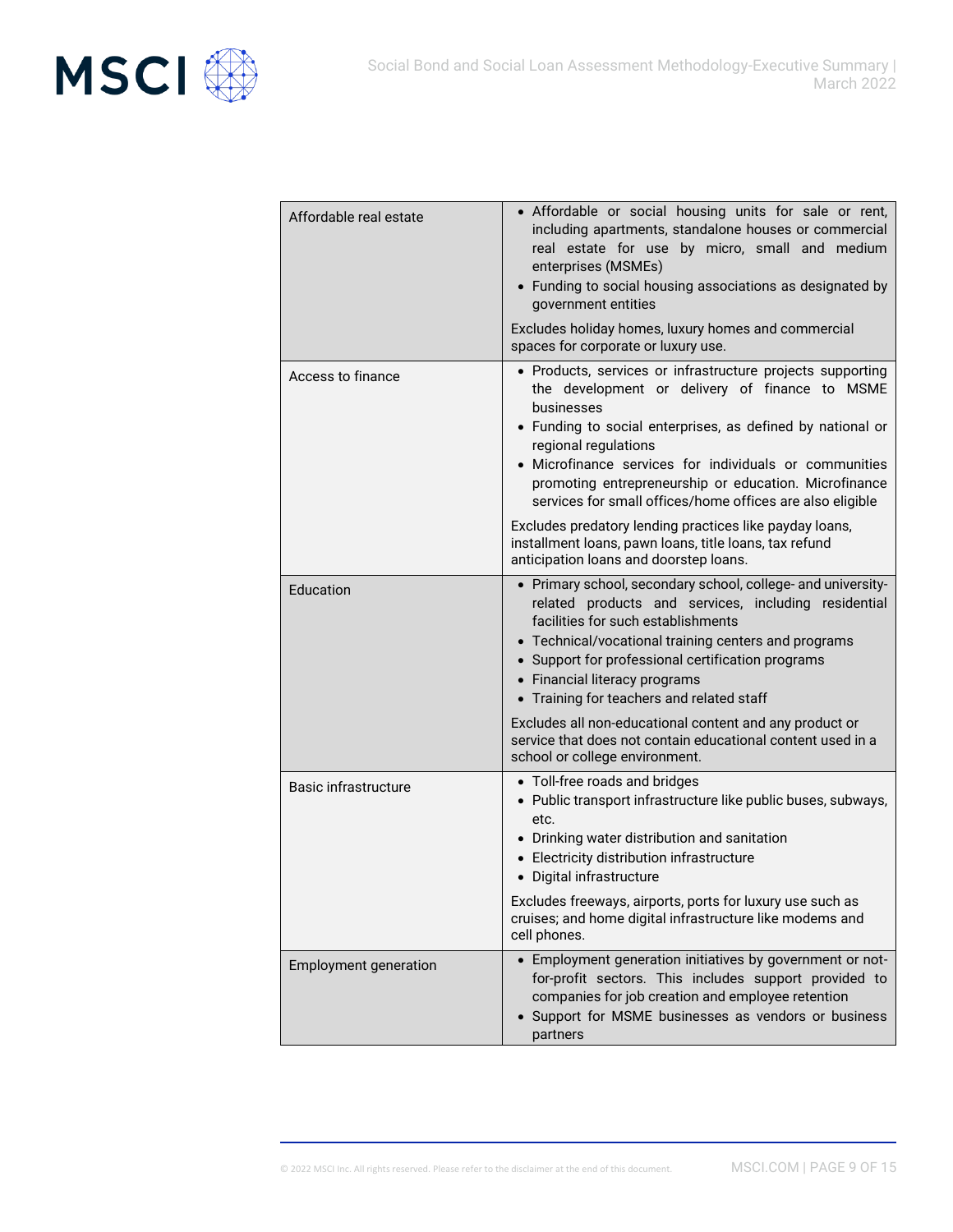

|       | • Training initiatives to increase employability                                                                                                                                                                                                                                                           |
|-------|------------------------------------------------------------------------------------------------------------------------------------------------------------------------------------------------------------------------------------------------------------------------------------------------------------|
|       | Excludes corporations that provide employment to serve<br>their business needs, controversial businesses like casinos,<br>for-profit prisons or weapons manufacturing.                                                                                                                                     |
| Other | Other categories not included above, particularly regarding<br>spending by government entities, include:<br>• Payment of Social Security<br>• Replacement income to people who have lost their jobs<br>• Provision of health insurance to the populace<br>Excludes generic categories like "socio-economic |
|       | advancement."                                                                                                                                                                                                                                                                                              |

*Source: MSCI ESG Research LLC, as of February 2022*

In cases where a social bond's or social loan's project categories do not overlap entirely with MSCI ESG Research definitions, MSCI ESG Research will consider bonds or loans eligible if at least 90% of the projected use of proceeds falls within eligible categories (as listed above).

The bond or loan must also define an eligible target demography that its proceeds will benefit. Eligible target demographics are:

- Underserved persons, owing to a lack of access to essential goods and services.; this includes rural communities that do not have access to basic infrastructure
- Unemployed persons
- People and communities affected by natural disasters
- Low- or middle-income persons, families or households
- Least Developed Countries, as defined by the United Nations
- Low-income states as defined by the World Bank
- Micro, small and medium enterprises (MSMEs)
- The elderly, including retirees
- People with disabilities
- Migrants and/or displaced persons
- Racial, ethnic and other minorities or marginalized genders
- Marginalized farmers, or farmers lacking access to markets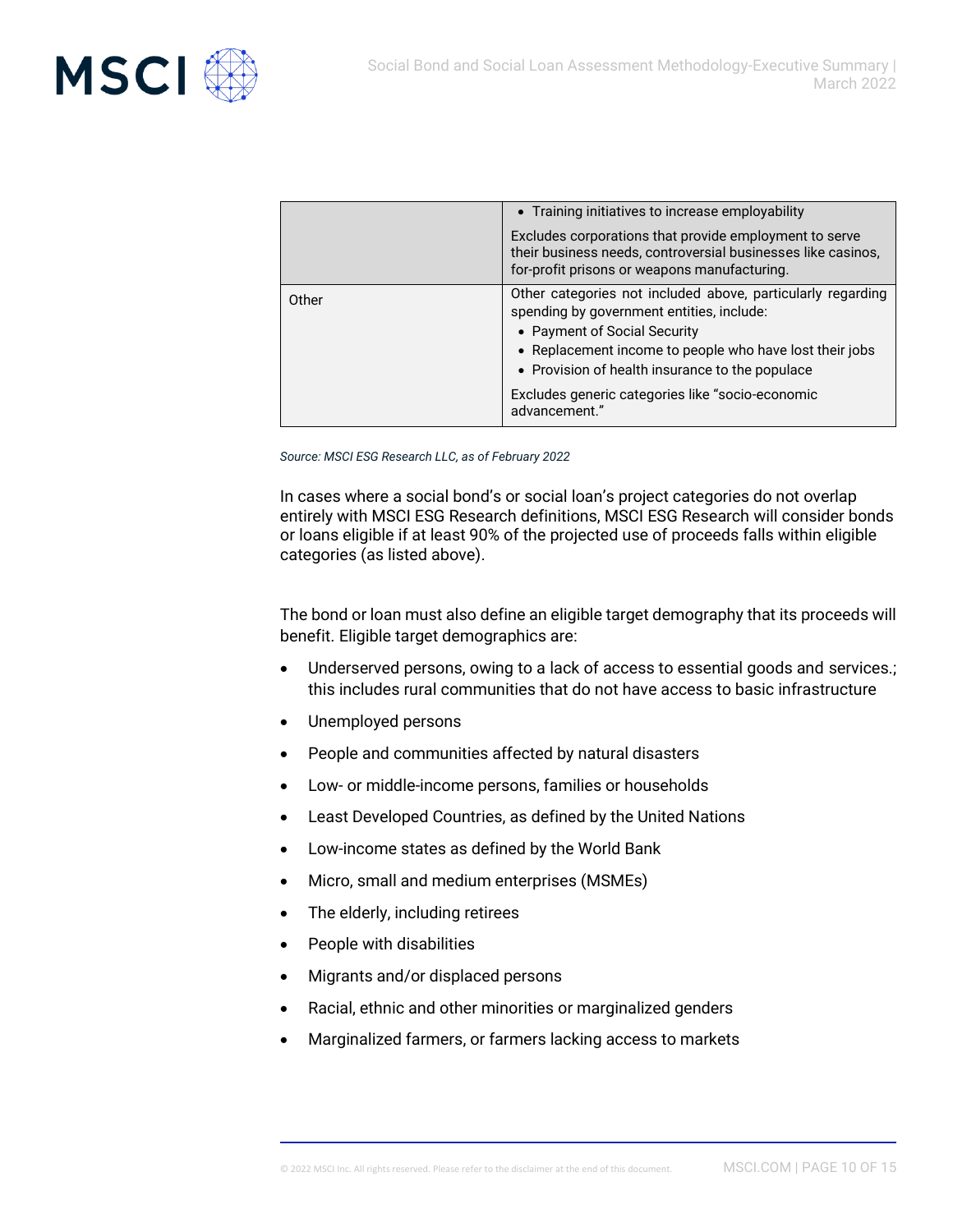

- Other excluded and/or marginalized populations and/or communities
- In cases where government entities are developing infrastructure for healthcare or education that is accessible to the entire population of the region, the target population can be the general public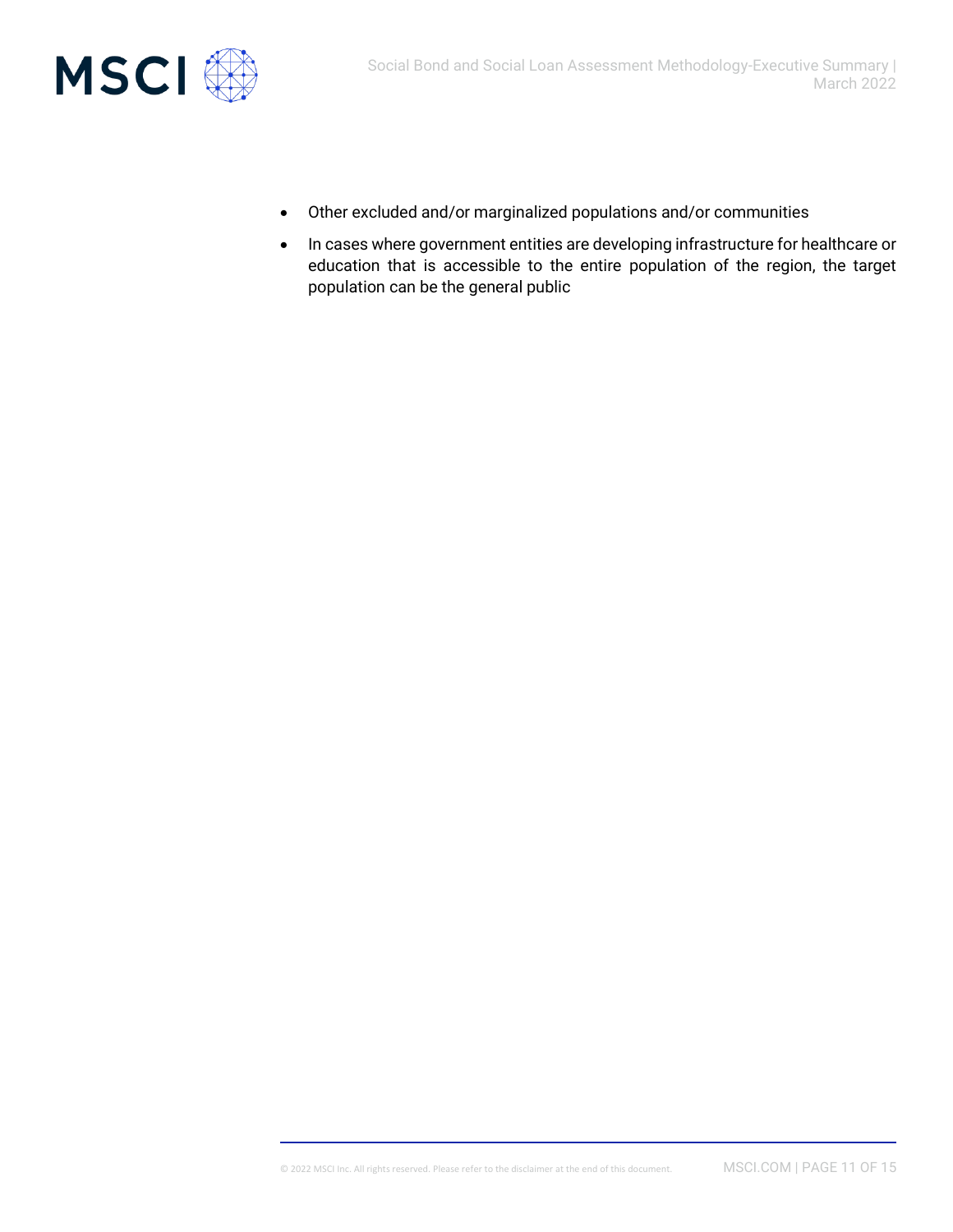

#### **Summary of the Social Bond Principles 2021 (as administered by ICMA) Use-Of-Proceeds Categories3,4**

Social Projects directly aim to address or mitigate a specific social issue and/or seek to achieve positive social outcomes especially but not exclusively for a target population(s). A social issue threatens, hinders, or damages the well-being of society or a specific target population.

The definition of a target population can vary depending on local contexts and that, in some cases, such target population(s) may also be served by addressing the general public.

Social Project categories include, but are not limited to providing and/or promoting:

- Affordable basic infrastructure (e.g., clean drinking water, sewers, sanitation, transport, energy)
- Access to essential services (e.g., health, education and vocational training, healthcare, financing and financial services)
- Affordable housing
- Employment generation, and programs designed to prevent and/or alleviate unemployment stemming from socioeconomic crises, including through the potential effect of SME financing and microfinance
- Food security and sustainable food systems (e.g., physical, social, and economic access to safe, nutritious, and sufficient food that meets dietary needs and requirements; resilient agricultural practices; reduction of food loss and waste; and improved productivity of small-scale food producers)
- Socioeconomic advancement and empowerment (e.g., equitable access to and control over assets, services, resources, and opportunities; equitable participation and integration into the market and society, including reduction of income inequality)

Examples of target populations include, but are not limited to, those that are:

- 1. Living below the poverty line
- 2. Excluded and/or marginalized populations and/or communities

<sup>3</sup>This section is taken from the International Capital Markets (ICMA), The Social Bond Principles (GBP) 2021. June, 2021

<sup>4</sup>The Social Loan Principles refer to the Social Bond Principles administered by ICMA, and hence have similar definitions of Principle 1, i.e. eligible Use of Proceeds as the Social Bond Principles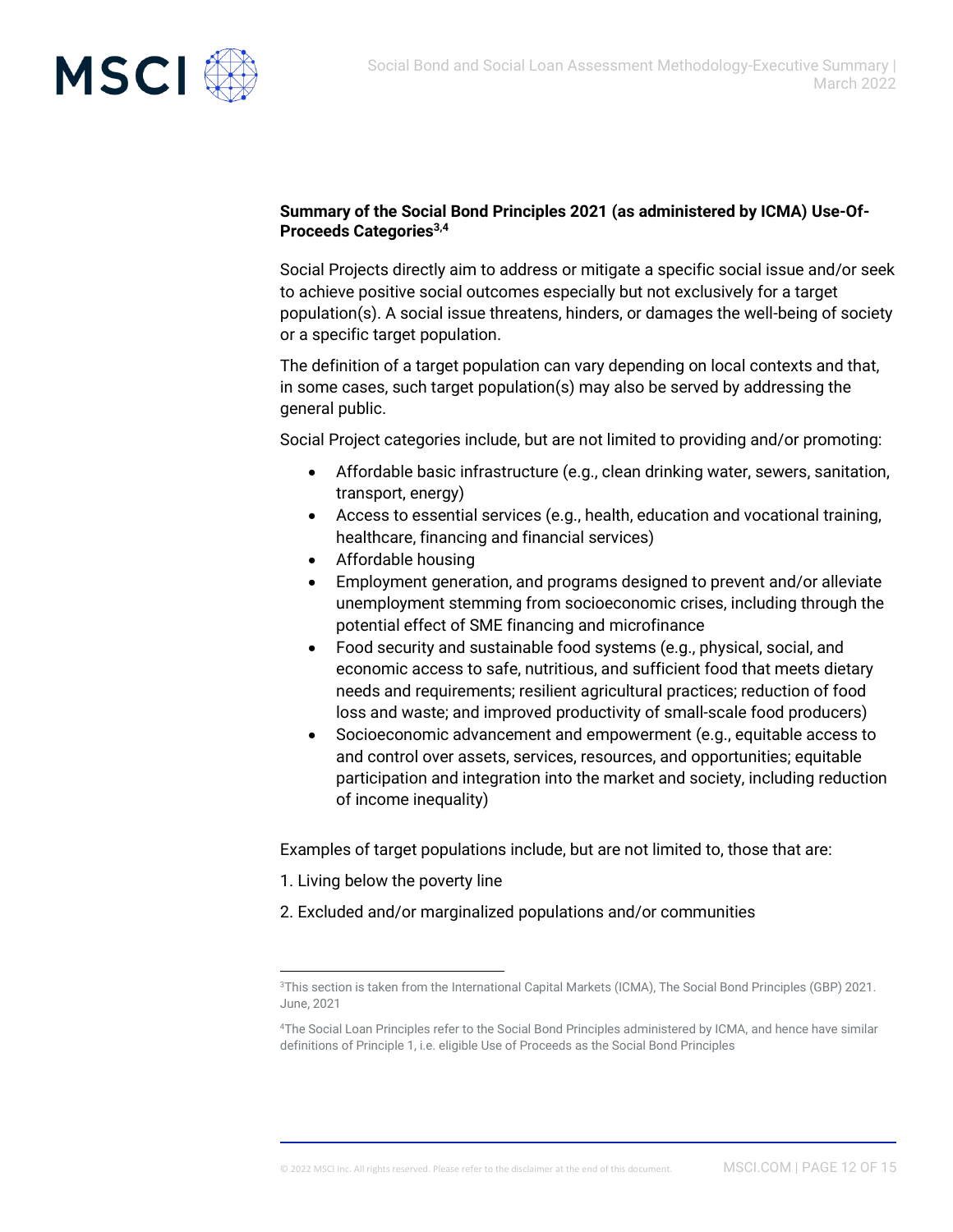



- 3. People with disabilities
- 4. Migrants and/or displaced persons
- 5. Undereducated
- 6. Underserved, owing to a lack of quality access to essential goods and services
- 7. Unemployed
- 8. Women and/or sexual and gender minorities
- 9. Aging populations and vulnerable youth
- 10. Other vulnerable groups, including as a result of natural disasters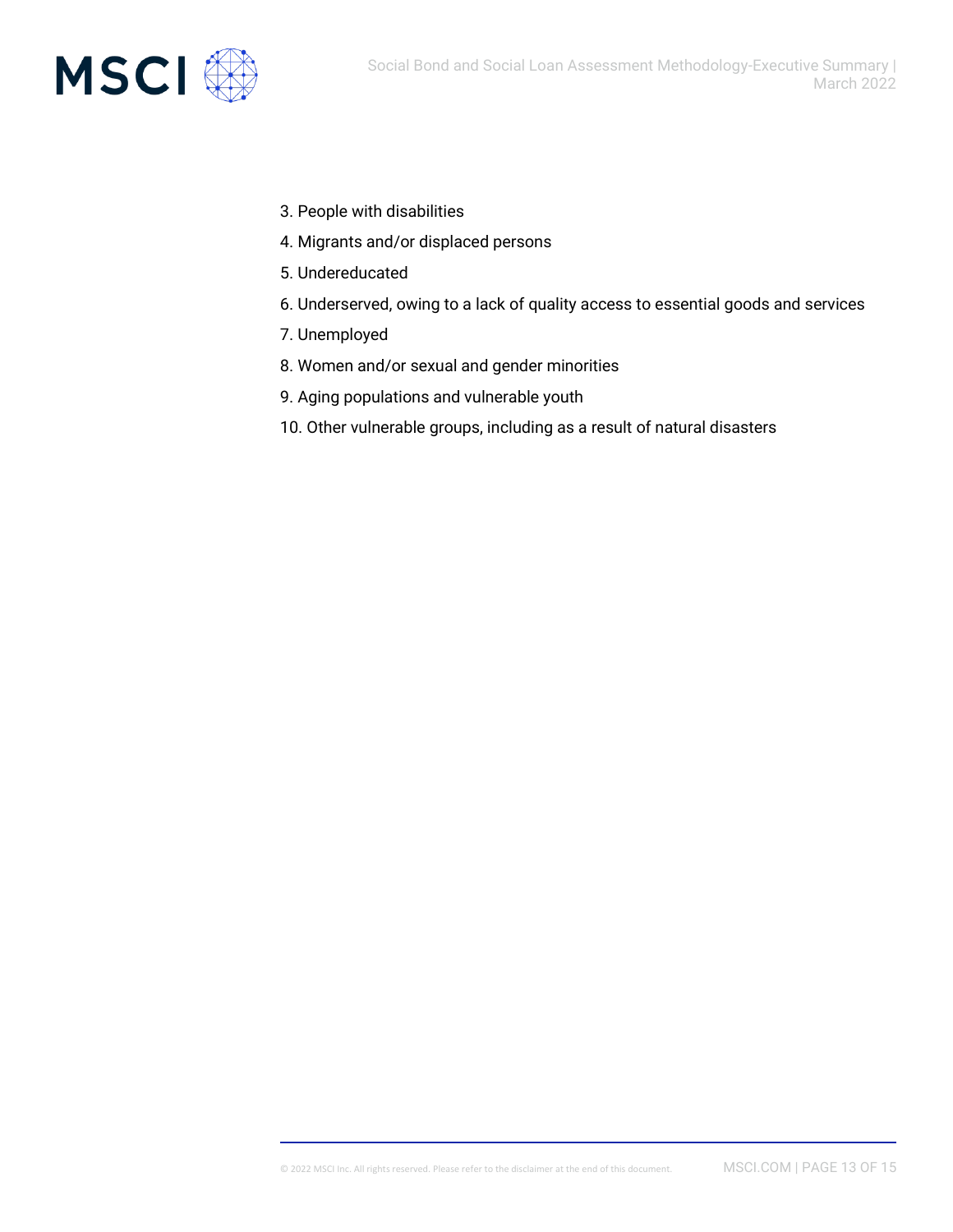

## **Contact us**

#### **AMERICAS**

clientservice@msci.com

| Americas        | 1888 588 4567 *  |
|-----------------|------------------|
| Atlanta         | + 1 404 551 3212 |
| <b>Boston</b>   | +1 617 532 0920  |
| Chicago         | +13126750545     |
| Monterrey       | +52 81 1253 4020 |
| <b>New York</b> | +12128043901     |
| San Francisco   | +14158368800     |
| São Paulo       | +55 11 3706 1360 |
| Toronto         | +1 416 628 1007  |

#### **EUROPE, MIDDLE EAST & AFRICA**

| Cape Town | +27 21 673 0100   |
|-----------|-------------------|
| Frankfurt | +49 69 133 859 00 |
| Geneva    | +41 22 817 9777   |
| London    | +44 20 7618 2222  |
| Milan     | +39 02 5849 0415  |
| Paris     | 0800 91 59 17 *   |

#### **ASIA PACIFIC**

| China North     | 10800 852 1032 *      |
|-----------------|-----------------------|
| China South     | 10800 152 1032 *      |
| Hong Kong       | +852 2844 9333        |
| Mumbai          | +91 22 6784 9160      |
| Seoul           | 00798 8521 3392 *     |
| Singapore       | 800 852 3749 *        |
| Sydney          | + 61 2 9033 9333      |
| <b>Taipei</b>   | 008 0112 7513 *       |
| <b>Thailand</b> | 0018 0015 6207 7181 * |
| Tokyo           | + 81 3 5290 1555      |
|                 |                       |

#### **ABOUT MSCI ESG RESEARCH PRODUCTS AND SERVICES**

MSCI ESG Research products and services are provided by MSCI ESG Research LLC, and are designed to provide in-depth research, ratings and analysis of environmental, social and governance-related business practices to companies worldwide. ESG ratings, data and analysis from MSCI ESG Research LLC. are also used in the construction of the MSCI ESG Indexes. MSCI ESG Research LLC is a Registered Investment Adviser under the Investment Advisers Act of 1940 and a subsidiary of MSCI Inc.

#### **ABOUT MSCI**

MSCI is a leading provider of critical decision support tools and services for the global investment community. With over 50 years of expertise in research, data and technology, we power better investment decisions by enabling clients to understand and analyze key drivers of risk and return and confidently build more effective portfolios. We create industry-leading research-enhanced solutions that clients use to gain insight into and improve transparency across the investment process.

To learn more, please visit [www.msci.com.](https://www.msci.com/)

 $* =$  toll free